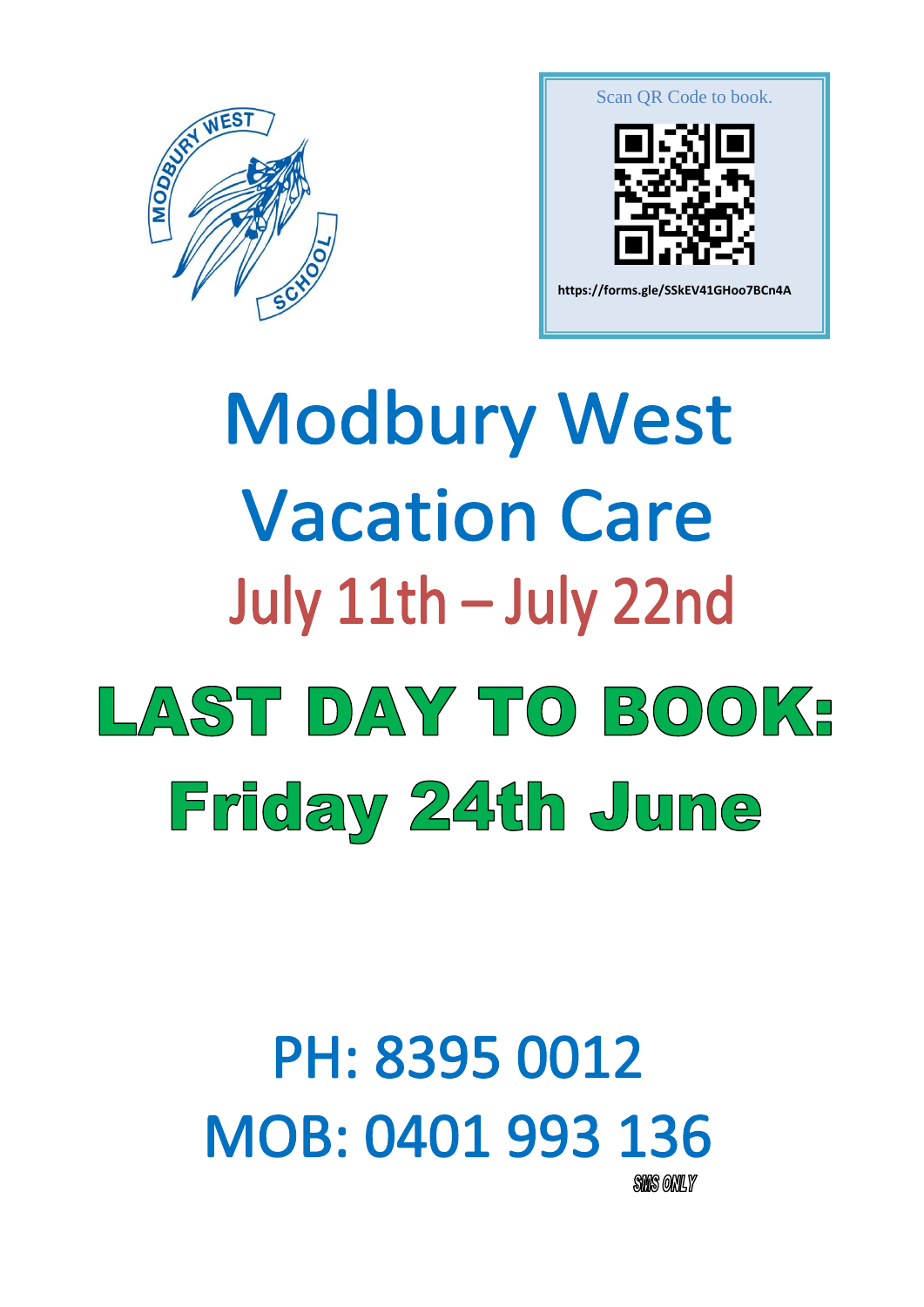| MONDAY<br>11 <sup>TH</sup> July   | <b>ICE SKATING</b>                                         | ICE ARENA Rug up were off to the Ice Arena.<br>Wear your beanies and gloves and get ready to<br>spin, glide and slide on the ice for 2 exciting<br>hours.<br><b>WHAT TO BRING: Thick Socks, Recess, Lunch</b><br>and Drink Bottle.<br><b>DEP: 9:30am</b><br><b>RET: 1:00pm</b>                                                                                                   | ICE<br>$\sqrt{47}$<br>SKANNE<br><b>I BOOKED THIS DAY</b>                     |
|-----------------------------------|------------------------------------------------------------|----------------------------------------------------------------------------------------------------------------------------------------------------------------------------------------------------------------------------------------------------------------------------------------------------------------------------------------------------------------------------------|------------------------------------------------------------------------------|
| TUESDAY<br>12 <sup>th</sup> July  | 8+ MASTER CHEF<br><b>ITTLE ROCKET</b><br><u>ון - ל</u>     | The first of our split excursions. While the 7- are<br>off enjoying Little Rockets in West Lakes (lunch<br>included) the older children will be undertaking<br>cooking classes.<br>WHAT TO BRING: 7- SOCKS, Water Bottle,<br><b>Recess</b><br>8+ Water Bottle, Recess<br><b>DEP: 9:15am</b><br><b>RET: 3:00pm</b>                                                                | $8+$<br><b>BOOKED THIS DAY</b>                                               |
| WEDNESDAY<br>$13th$ July          | <b>DAY</b><br><b>ART</b>                                   | Today is all about texture. Create pictures out of<br>grout, crayons fabric and anything else we can<br>find. You do need to be able to draw, no talent is<br>needed to create amazing pieces of art. It's all<br>about having fun and getting dirty. So, wear old<br>clothes.<br>WHAT TO BRING: Recess, Lunch & Drink Bottle.                                                   | <b>I BOOKED THIS DAY</b>                                                     |
| THURSDAY<br>14 <sup>TH</sup> July | <b>HOUSE MOVIES</b><br>$\overline{\underline{\mathsf{Z}}}$ | Roll out of bed and come to OSHC in your<br>pajamas for our in-house movie day! We will have<br>a range of movies to watch, from 'Luca' to 'Grown'<br>Ups', as well as some chill activities to do<br>throughout the day. Don't forget to bring some<br>snacks!<br>WHAT TO BRING: Recess, Lunch & Drink Bottle<br>(snacks for the movie optional)                                | $\mathbf{p}$<br><b>IN HOUSE</b><br><b>MOVIES</b><br><b>I BOOKED THIS DAY</b> |
| FRIDAY<br>15 <sup>th</sup> July   | PLASTER FUNHOUSE                                           | It's an explosion of colour today!<br>We will go to the Plaster Fun House in the morning<br>and then back at OSHC, there will be Loom bands,<br>colourful sensory play with playdough plus<br>colourful yarn creations and much more and of<br>course glitter and sequins<br><b>WHAT TO BRING: Recess, Lunch &amp; Drink Bottle</b><br><b>DEP: 9:15am</b><br><b>RET: 12:00pm</b> | Inore<br>Creative fun for all ages<br><b>I BOOKED THIS DAY</b>               |

. .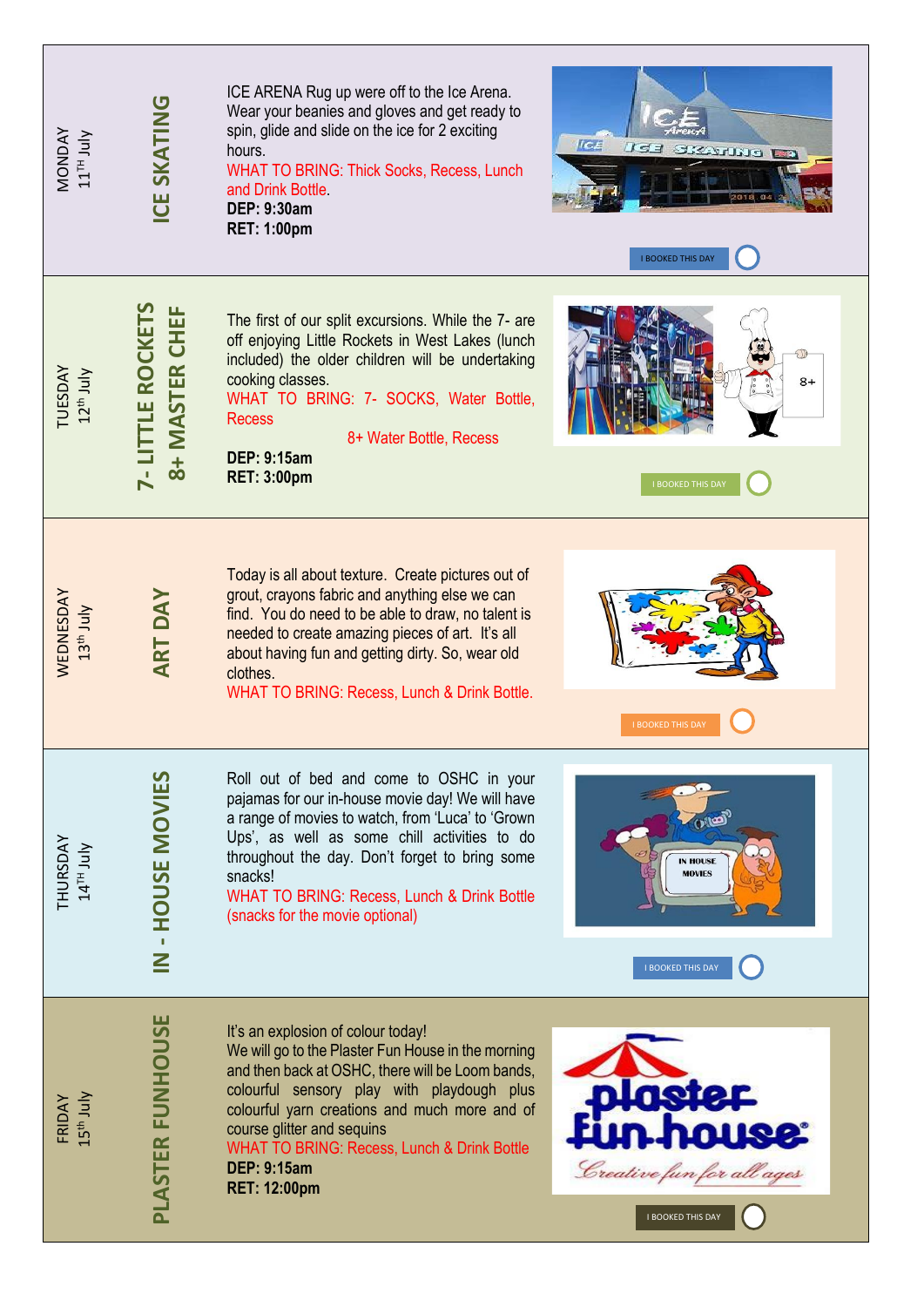| MONDAY<br>18 <sup>th</sup> July         | MINUTE TO WIN IT<br>& INFLATABLES                                                          | Get ready to bounce! Several bouncy castles<br>including an obstacle course will be placed in the<br>gym for a day at OSHC. Minute to win it style<br>games will be played, and prizes won for kids<br>who need a break from jumping.<br>WHAT TO BRING: Recess, Lunch & Drink Bottle                                                                                                                                              | <b>I BOOKED THIS DAY</b>        |
|-----------------------------------------|--------------------------------------------------------------------------------------------|-----------------------------------------------------------------------------------------------------------------------------------------------------------------------------------------------------------------------------------------------------------------------------------------------------------------------------------------------------------------------------------------------------------------------------------|---------------------------------|
| <b>TUESDAY</b><br>19 <sup>th</sup> July | <u>ನ</u><br><b>LASER SKIRMISH</b><br><b>HUNGRY JACKS</b><br>7- MASTER CHE<br>$\frac{1}{8}$ | The second part of the split excursion. It's the 7-<br>turn to cook with a focus on healthy versions of<br>fast foods. The 8+ children are off to Laser<br>Skirmish for 3 games each followed by our<br>traditional trip to Hungry Jacks.<br>$\ddot{\bm{x}}$<br>WHAT TO BRING: 7- Water Bottle, Recess<br>8+ SPENDING MONEY FOR HUNGRY JACKS,<br><b>Water Bottle, Recess</b><br><b>DEP: 9:30am</b><br><b>RET: 1:30pm</b>          | $7 -$<br><b>BOOKED THIS DAY</b> |
| WEDNESDAY<br>20 <sup>th</sup> July      | PLANETARIUM                                                                                | 54321and lift off! Come on a journey<br>through space with a visit to the Adelaide<br>Planetarium. When we land back at OSHC there<br>will be activities and fun to do and have, including<br>designing and building your own space station.<br>(Places on the excursion are limited.)<br>WHAT TO BRING: Recess, Lunch & Drink Bottle<br><b>DEP: 9:00am</b><br><b>RET: 11:00am</b>                                                | I BOOKED THIS D                 |
| THURSDAY<br>21st July                   | <b>MOVIES</b>                                                                              | Not all of the greatest villains can win on their own.<br>So today will take our little masterminds to see<br>how the minions do it, by watching "MINIONS:<br>RISE OF GRU.". The morning we will have the first<br>Minion movie showing at OSHC at 9am along with<br>some Minion Cooking and activities.<br>WHAT TO BRING: Recess, Lunch & Drink Bottle<br>(snacks for the movie optional)<br>DEP: 11:45am<br><b>RET: 16:00pm</b> | <b>BOOKED THIS DAY</b>          |
| FRIDAY<br>22 <sup>nd</sup> July         | BASE CAMP                                                                                  | Let's go Ninja's. 2 hours all to ourselves at SA<br>biggest indoor obstacle course. Appropriate<br>footwear and clothing required.<br><b>WHAT TO BRING: Recess, Lunch &amp; Drink Bottle</b><br><b>DEP: 11:00am</b><br><b>RET: 15:30pm</b>                                                                                                                                                                                        | <b>I BOOKED THIS DAY</b>        |